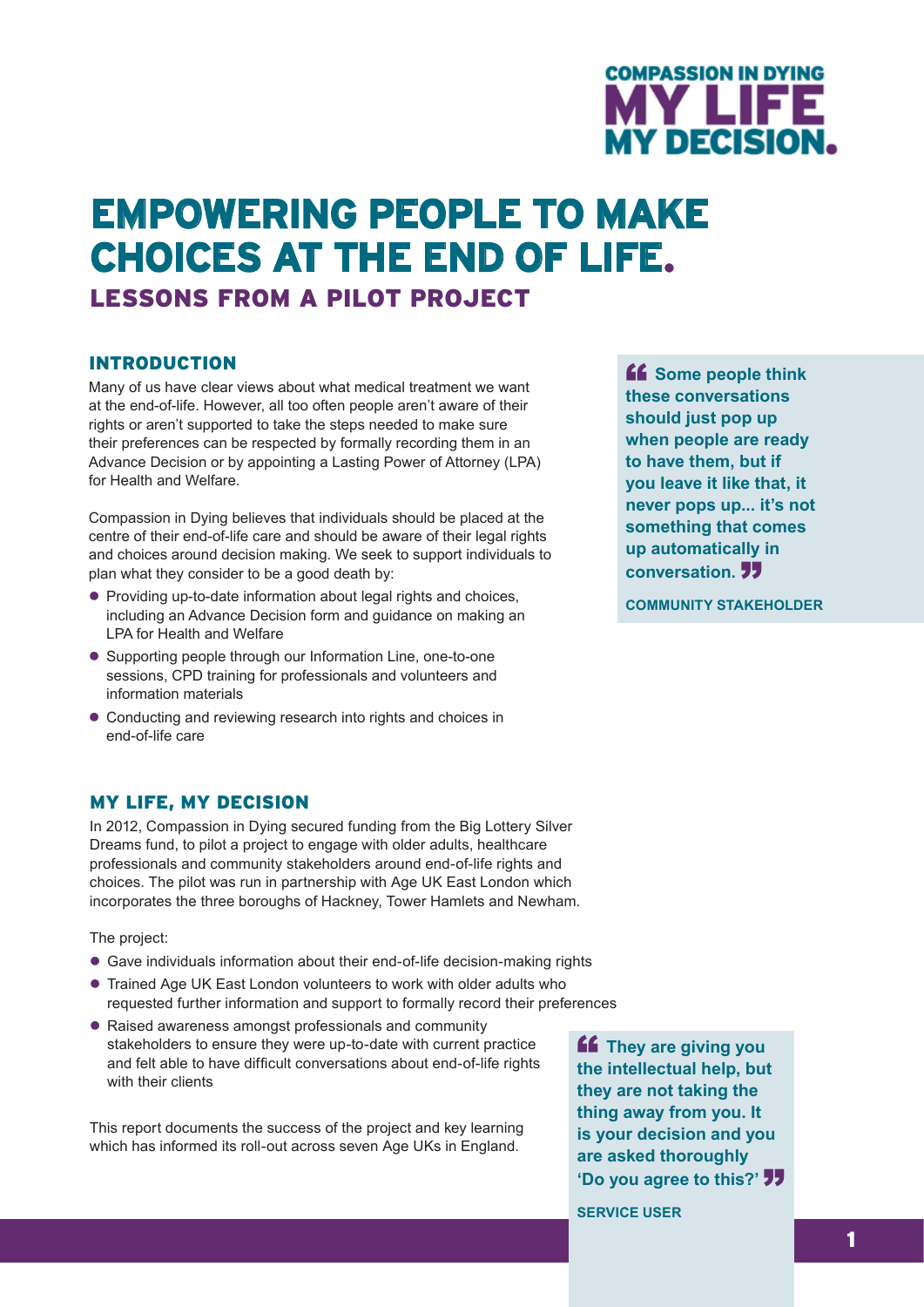### Key lessons from the pilot project

- l Older people have different information needs. Whilst some wanted basic information about their end-of-life rights and choices, others wanted to engage with the topic in more detail and to be supported to complete an Advance Decision.
- **Information spreads through word of mouth. Volunteers not only supported their clients to make Advance** Decisions, but also spread the word through their personal networks meaning the project had a wide reach.
- People need to take in information about end-of-life rights and choices in their own time. Whilst we always tried to ensure that the topic was discussed sensitively, over time it became clear that support had to be given at a pace set by the individual. Service users needed time and support to think about what their preferences were, how to word them and then fill in the forms.
- l Older people's involvement in the design and delivery of services is critical. An older people's steering committee was crucial in ensuring that we engaged sensitively and that the needs of older people were at the heart of the project.
- l Training increases confidence amongst community stakeholders who work with older adults. After training, staff reported they were more likely to raise the topic with clients. As with older people themselves, community stakeholders wanted varying amounts of information. Some wanted an overview of end-of-life rights and somewhere to signpost their users to, others wanted in depth training so that they could support their clients directly.
- Some volunteers and service users were sceptical as to whether health professionals would ultimately respect Advance Decisions, especially when there is no formal system in place to record them. Some volunteers voiced concerns around whether they can act with integrity if the wider systems are not in place to ensure people's wishes can be acted upon.

## THE NEED FOR MY LIFE MY DECISION

### Evidence from our End of Life Rights Information Service

We know that the majority (82%) of us have strong views about end-of-life care and treatment, yet only 4% have made an Advance Decision or appointed an LPA for Health and Welfare. Around half of us (48%) wrongly believe that we have the legal right to make care and treatment decisions on behalf of family members.1

Review of Compassion in Dying Information Line service shows that around 30% of users indicated that having a trained person to talk to face-to-face would have been helpful when filling in their Advance Decision. We

**ff** I have never done **a form in my life. Some people can do it and some people can't, and I am one of the people**  who can't. **77** 

were also aware that a particular type of person currently contacts us; namely information-seekers who are aware they have a right to plan ahead and make decisions about their medical treatment, even if they are not sure on the finer details or how to act on their wishes.

We also know that there is a lack of awareness and confidence amongst professionals with regard to end of life discussions, with 35% of GPs reporting never having initiated an end-of-life conversation with any of their patients<sup>2</sup>. Furthermore, 9% of our Information Line callers report that their GP had never heard of an Advance Decision.

**Service User**

### POLICY CONTEXT

The Mental Capacity Act (MCA) 2005 gave Advance Decisions and Lasting Power of Attorneys statutory force. The Act doesn't detail how these rights might be better known amongst the general public nor how care professionals can engage meaningfully with the subject. A recent House of Lord's Inquiry into its implementation found that *"The Act has suffered from a lack of awareness and a lack of understanding. The empowering ethos has not been delivered."* <sup>3</sup>

<sup>1.</sup> You Gov poll, 2013

<sup>2.</sup> Dying Matters 2012

<sup>3.</sup> HM Government (2014) Valuing every voice, respecting every right: Making the case for the Mental Capacity Act. The Government's response to the House of Lords Select Committee Report on the Mental Capacity Act 2005.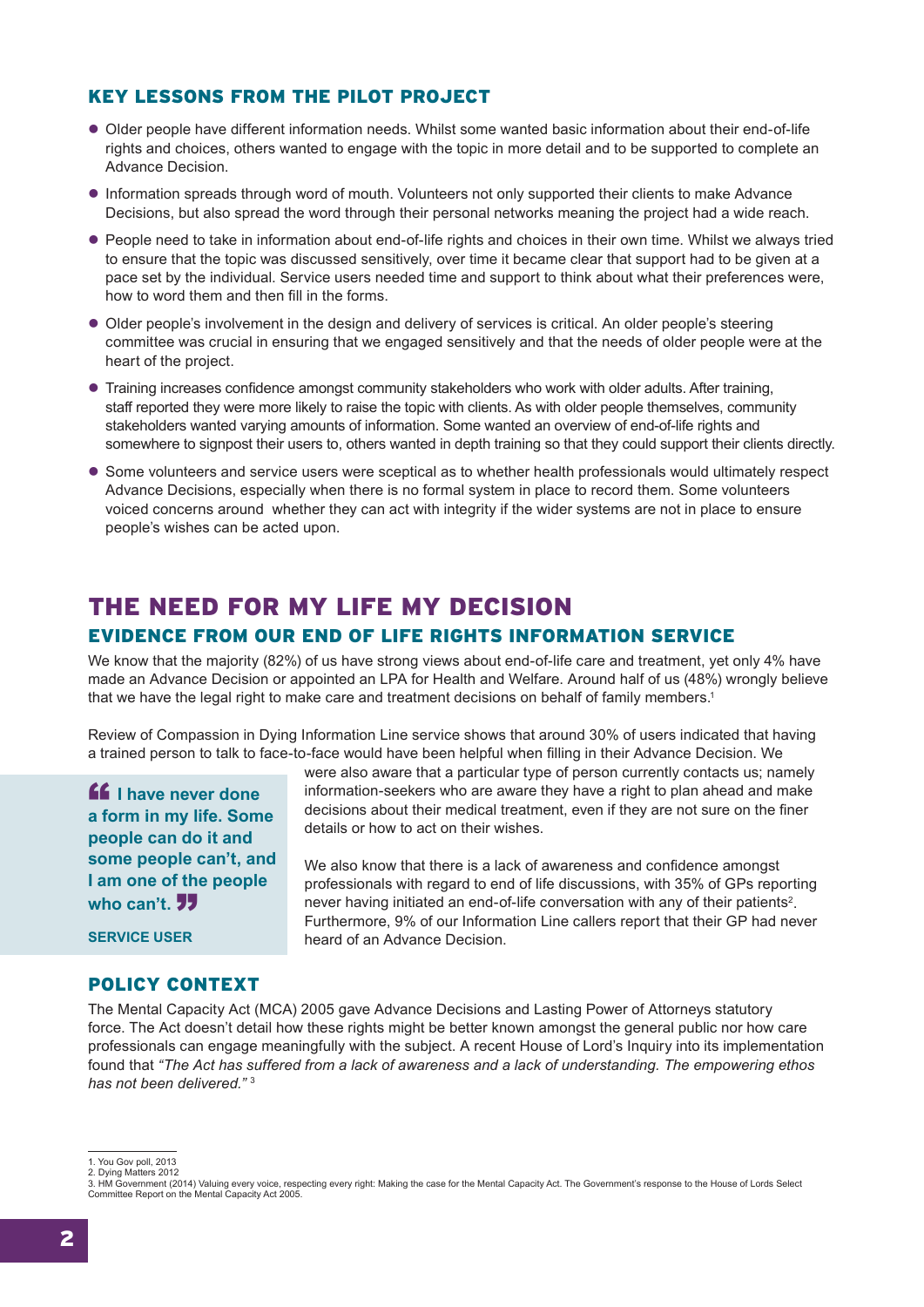The challenge is two-fold: how to ensure that people know what their end-of-life rights are and then empowering them to act on these rights if they wish to.

The Office of Public Guardian is currently working with NHS England on guidance for clinicians explaining the role of LPAs, to encourage them to discuss them more with patients. Similarly, there is ongoing work with local authorities to ensure that information on LPAs is included in guidance on care. However, the Government – prompted by a 2013 House of Lords Select Committee review of the Mental Capacity Act 2005 – has clearly indicated that awareness among the general public of Advance Decisions and a better understanding of the rights created by the MCA among care professionals needs to be addressed.4

Using relevant networks to ensure dissemination of information and engagement was highlighted as a key to ensuring people are informed.

Future My Life My Decision work will address these concerns head on, working with older people to ensure the project reflects the needs of its users, directly empowering people to make choices and working with stakeholders so they are up-to-date.

## Learning from the Pilot Engaging and working with service users

Engaging older people in the project was sometimes a challenge due to what they perceived as depressing subject matter. Based on feedback and practice, the language, tone and emphasis of training and information sessions we provide and also the name of the project was changed (it was originally called End-of-life Rights Advocacy).

Through a series of mail-outs and events, 2,000 older adults across East London were reached, made aware of the service and introduced to the principles of end-of-life rights. Of these, 100 explored their options further with 1-2-1 or small group discussions on their rights and how to act on them. During the life-span

of the 18-month pilot, nine older adults completed an Advance Decision and as the pilot was coming to an end a number were in the process of appointing a Lasting Power of Attorney. Many of these spoke to their friends and family about end-of-life rights – we know that around 75% of callers to our Information Line talk to others about their Advance Decision or wider end-of-life rights and choices – so the likely reach of the project was even wider.

We have also recognised that whilst callers to our Information Line are ready to discuss the subject matter, for many of the service users with whom Age UK come into contact with it is something they have never thought about or been aware of, and so they need time. From the point of coming into contact with the project it took a year for one service user to decide to complete an Advance Decision. She was very happy with the process, found the support from Age UK East London helpful and would recommend the service to others.

 $\mathbf{f}$  ... there's lots of **different scenarios that you have to think about for people to make an Advance Decision, it does take a lot of time.**"

#### **AGE UK volunteer**

It was identified early on by the volunteers that the task of completing an Advance Decision or an LPA for Health and Welfare can be both very complex and emotionally challenging. When a service user wanted to engage with the topic in detail and complete an Advance Decision this often took time and they often saw the service user multiple times. They needed to support the individual to carefully think about their preferences, perhaps discussing what they considered to be a good quality of life, what levels of care they would find acceptable if they lost mental capacity and how this could best be expressed in their Advance Decision.

Our work has also highlighted how important it is for early engagement with older people in order to ensure that when the time comes they, their families and their carers all know and respect what they want.

4. HM Government (2014) Valuing every voice, respecting every right: Making the case for the Mental Capacity Act. The Government's response to the House of Lords Select Committee Report on the Mental Capacity Act 2005

**If** It's part of the National **Dementia Strategy, dying well, ensuring 'a good death'. So it's on the Government's agenda. We're well aware that although it's not a key performance indicator at the moment, our commissioners will be asking for it at some point in the future, so we need to get on with it. 77** 

**Community Stakeholder**

" **When I talk to people about Advance Decisions, often they are unclear about what their wishes are – for most people it's about having these conversations tentatively over time.**"

**Community Stakeholder**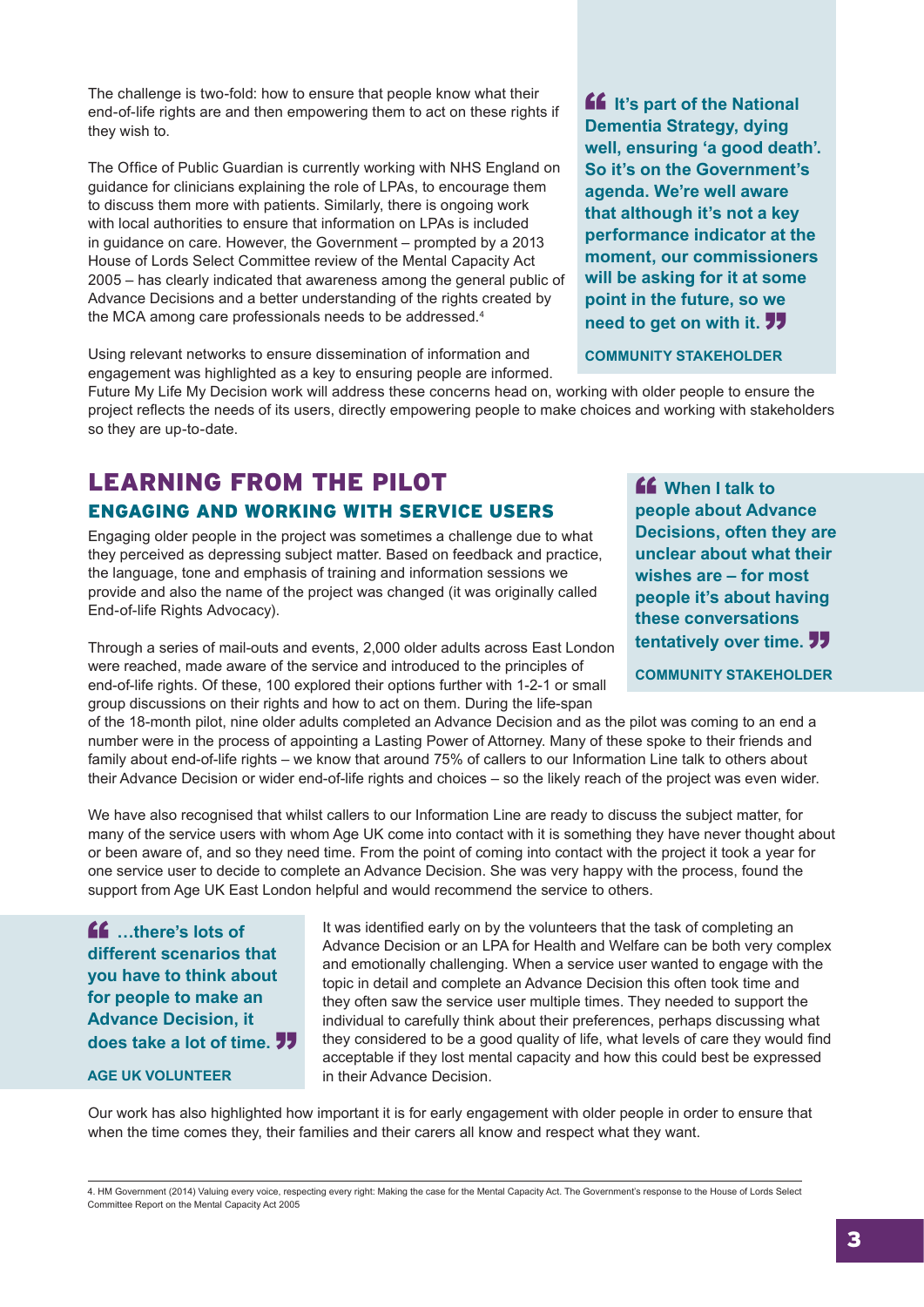**ff** I spoke to a lady the other **day and her first response was 'Oh well it's all sorted, I did my will a few years back'. So now I've been saying 'This isn't about when you're dead, it's about when you're alive'. It needs to be delivered in a**  more humorous way. 77

#### **PROJECT STAFF**

#### Being guided by older people

The Big Lottery Silver Dreams Fund aims to empower older people, arming them with skills to be in control of decision making. With this in mind, older people were an integral part of the development and delivery of the pilot right from the start. Key to the pilot was setting up the Older People's Steering Group, made up of representatives from the three boroughs of Age UK East London. The group was invaluable in terms of supporting the project on how to best engage with older people, for example with the language, tone and design of promotional materials and workshops. As a result volunteers and staff were encouraged to use phrases such as 'what are your rights should you lose the ability to communicate?' rather than 'at the end-of-life' and 'dying', which proved less frightening and alienating to people. The group also facilitated

access to numerous older people's forums across East London and helped shape the evaluation of the service, for example giving advice on approaching and interviewing service users sensitively.

#### Recruiting and training volunteers

Age UK East London volunteers were trained in both the principles and legal side of end-of-life rights, alongside the practicalities of how to support individuals, including having difficult conversations and formally recording treatment preferences.

Initially there was not a steady stream of older people wanting to be volunteers in the pilot. Many of those who are already volunteering with Age UK were unable to commit more time and some older volunteers may have their own health issues or life experiences which discourage them from engaging in discussions about end-of-life choices or make it difficult for them to support others in such discussions. However,

**ff** If people come **to see you about their gas bill…you can't say 'Oh by the way before you go, have you thought about dying.**"

#### **volunteer**

there were older people who were interested and we learnt that the key is how they are approached in the first place. When approaching potential older volunteers for the project, we took a similar approach to speaking to people generally about end-of-life rights. It was important to emphasise the benefits of the project and that individuals would be providing peer-to-peer support to other older adults. Ensuring that potential volunteers have a good understanding of the project's aims avoided individuals turning down the opportunity based on misunderstanding or misinformation.

During the pilot, 45 Age UK volunteers undertook training in end-of-life rights. 26 of these then became actively involved in delivering the project, either taking on the role of giving 1-2-1 support or providing detailed information to service users through events and signposting to further support.

#### Older people become experts in their communities

The older people involved in our project have been a huge asset to their community, both as volunteers and as members of the steering group. By recruiting a diverse group of local older people, we were able to support

" **Six of my friends have done it – it's easy to talk to them about it if you have known them for years… and I have done mine...** 77

**volunteer**

them to be 'champions' for end-of-life rights. As members of the local Older People's Reference Group they were able to promote rights to not only their peers but to the wider community. Due to the diversity of the members we were also able to reach individuals in the community we may not have been able to otherwise, for example in local churches, mosques and community centres attended by older people. Many of the people who received training from us would not have done so if it wasn't for the contacts that the older people we worked had across East London. It is not just service users that they spoke to about this project, but also friends and family.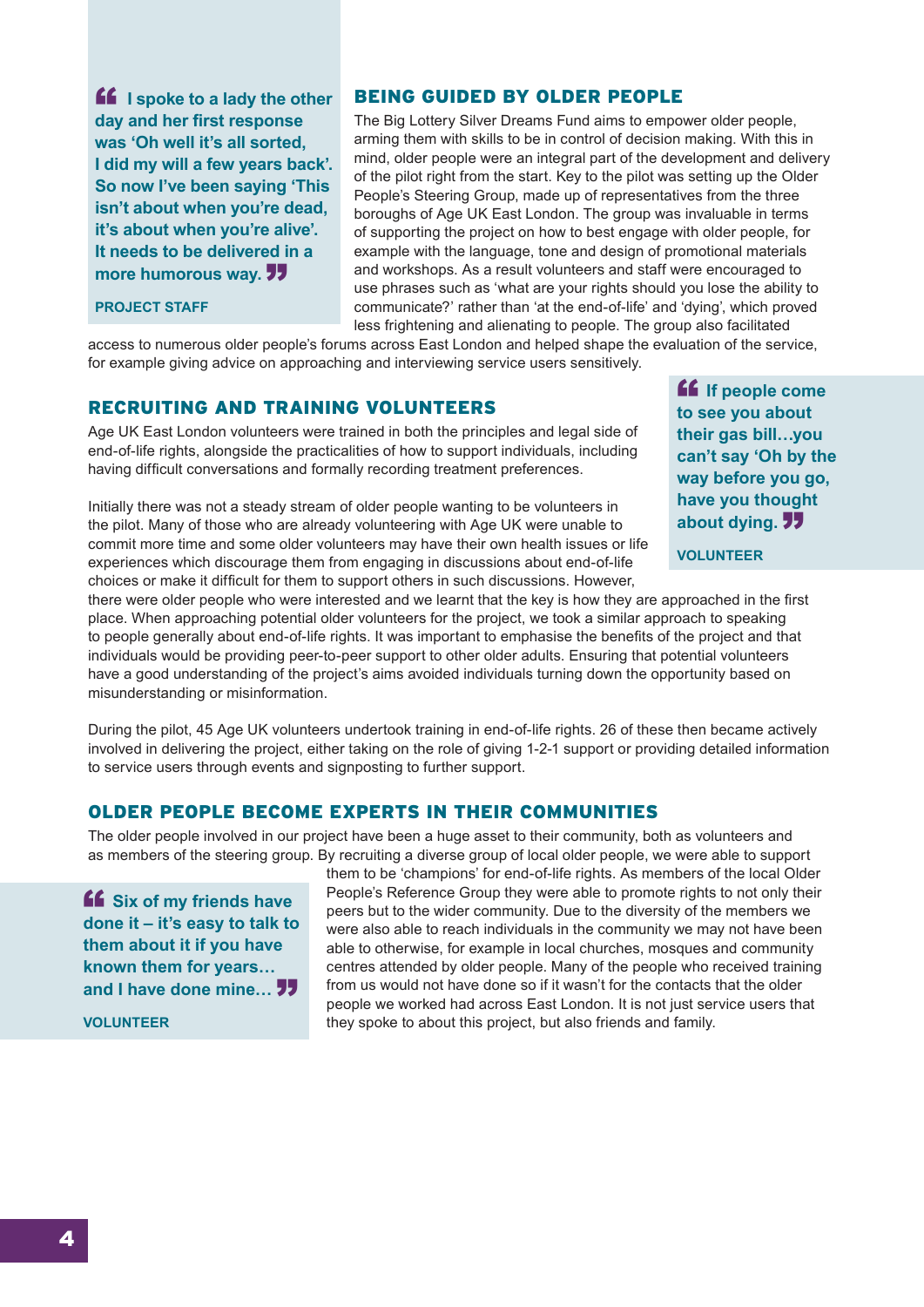#### Engaging with community stakeholders

Engaging with stakeholders who deliver care and support to older adults in the community was challenging as end-of-life and decision making rights under the MCA are relatively new areas for many professionals.

Through awareness raising events and training, over 600 community stakeholders were engaged with. These included Subco (who provide day care provision to frail older Asians), a Mental Capacity Act forum, Jewish Care, a Muslim group, various care and sheltered homes, and NHS groups.

It was important to establish the level of knowledge and previous training organisations may have already had. At the beginning of each session the groups were asked to talk about their previous knowledge of the subject matter and their level of comfort with it to ensure we engaged them at the right level. Using case studies that

**ff** In the seven years I've been **in post, I think that's the first time we've discussed end of life. I've never been to an event, a training session, never had a discussion on end of life…If a client raises the topic and we don't know about it or we feel uncomfortable talking about it, it will never to be addressed – we'll just carry on with what we are doing.**"

#### **Community Stakeholder**

may be particularly relevant to certain groups, providing information for further reading, or referring to relevant radio programmes gave participants a chance to consolidate their knowledge at a later date. Additional top-up training was also offered at a later date informed by feedback from participants.

Some organisations received more training and support than others. For example, some requested short sessions for their staff as part of ongoing development, which took the form of an information session. Others requested a half-day training, which was perhaps integrated into a bigger programme about advance care planning, or to cover a specific issue such as how to have difficult conversations. The pilot project highlighted the need to distinguish between information sessions and more formal training, whilst setting out clear expectations for the attendees.

**ff** Until we had the training we couldn't gauge **what people's knowledge of it was…I had presumed that staff had more knowledge of the difference between an Advance Decision and an LPA, so I had asked for training around 'starting a difficult conversation'. It then became evident that actually we needed more on what's the difference, the legalities, and then dispelling the myths, like is an Advance Decision set in stone? 77** 

**Community Stakeholder**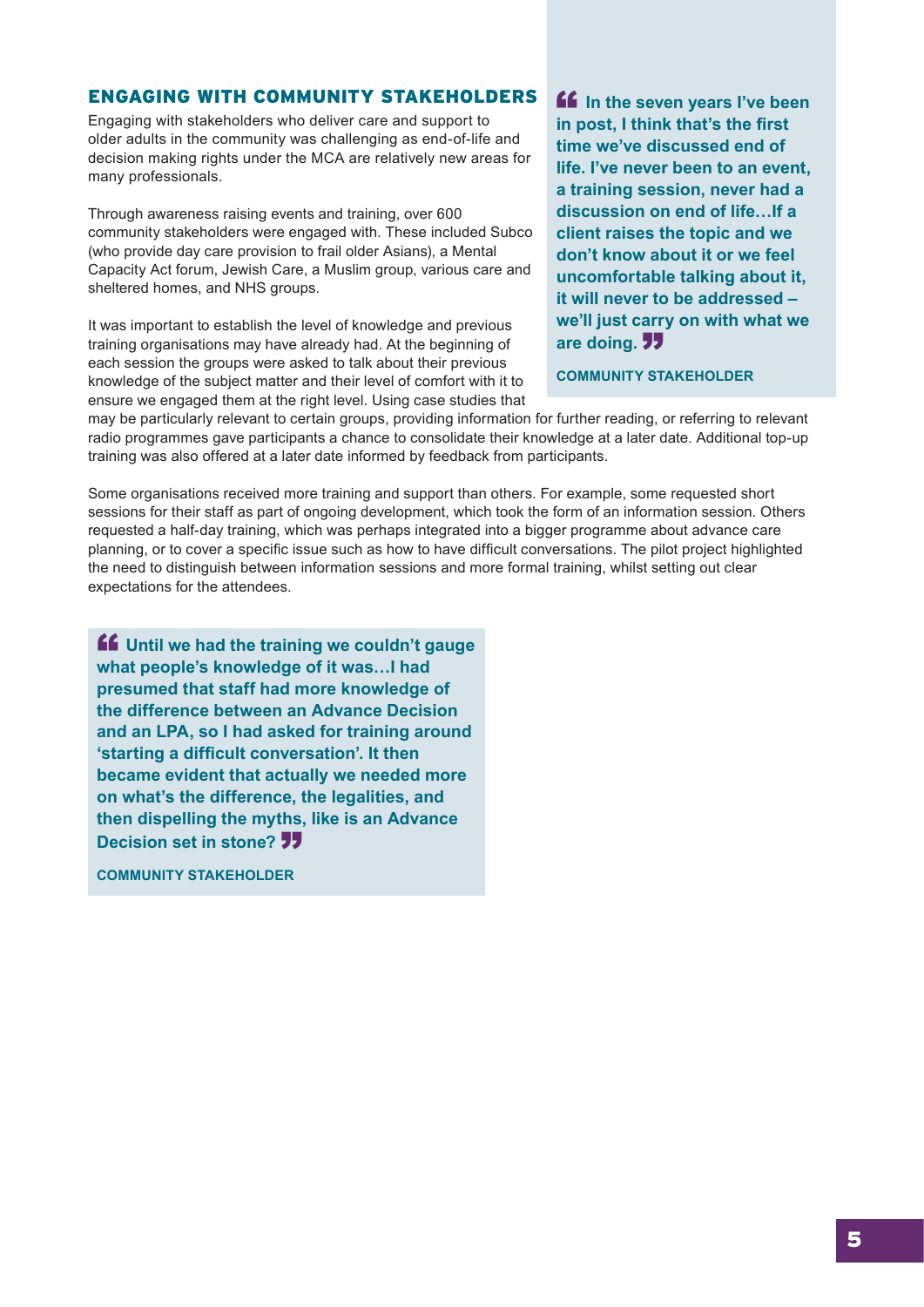## PLACING INDIVIDUALS AT THE HEART OF End of life DECISION MAKING: CASE STUDIES FROM THE PILOT PROJECT

#### **Sarah is in her late fifties, has a number of chronic health problems including mobility problems. She lives alone with support from carers.**

Sarah had already heard about Advance Decisions from reading magazine articles and leaflets in hospital waiting rooms. She had read a story about a family who had made decisions about their father's care, only to find out later that it wasn't what he'd wanted. He had wanted to be a donor and they had refused. So Sarah had been thinking for some time that she wanted to write an Advance Decision, *"So that I could make my wishes clear, because I do not want to stay alive if I have lost any more of my bodily functions – and I definitely don't want someone keeping me alive if I am just lying there".*

When Age UK East London told her they were offering a service to help with Advance Decisions and that it was free, she immediately put her name down. Two volunteers then visited Sarah to help her with the forms. She thought it worked well having them both there because *"They could both give me information and when one was writing things down, then the other one was listening, and I was making interjections in my usual fashion and confusing everybody!"* The whole process took three one-hour sessions.

Completing an Advance Decision reduced some of Sarah's worries. "*It's all going to be in one spot basically, and I don't have to particularly worry about it. And I don't have to worry about being stricken with a stroke and not being able to say anything."*

Sarah felt the process was relatively quick for her, as she had already made up her mind, but she felt other people might need longer. *"Once I make up my mind I head straight for it – I don't get diverted. But if some people still wanted to make up their mind Age UK would be very useful to help define the questions they should be asking."*

**Mary is 63 and lives in sheltered housing. She is recovering from a stroke, which has resulted in her having memory problems and difficulties with reading and writing.** 

Mary heard about Advance Decisions when Age UK East London staff gave a talk at her housing scheme. She decided to complete an Advance Decision because she has no family and thought it the best way to keep a record of her wishes, *"I had been thinking about what to do – you see I don't have any close relatives – so I thought if there was something in writing, then there would be something for doctors to refer to... For someone in my position, it's really good to know I can make my wishes known and hopefully nothing will happen that I don't want to happen".* 

Completing the form gave Mary peace of mind. She was very clear about what she wanted, and she was *"just pleased there was a way for me to let it be known".*

She was very grateful for the help from Age UK because she thinks she's *"not very good at putting things into words – so they helped me a lot – how to fill it in and how to make it sensible – and yes clarified things".* She was concerned that if she had done it on her own, *"It wouldn't have got done because my handwriting is terrible. So they filled it in and read the questions and filled in the answers. If I had done it, it would have taken a very long time".*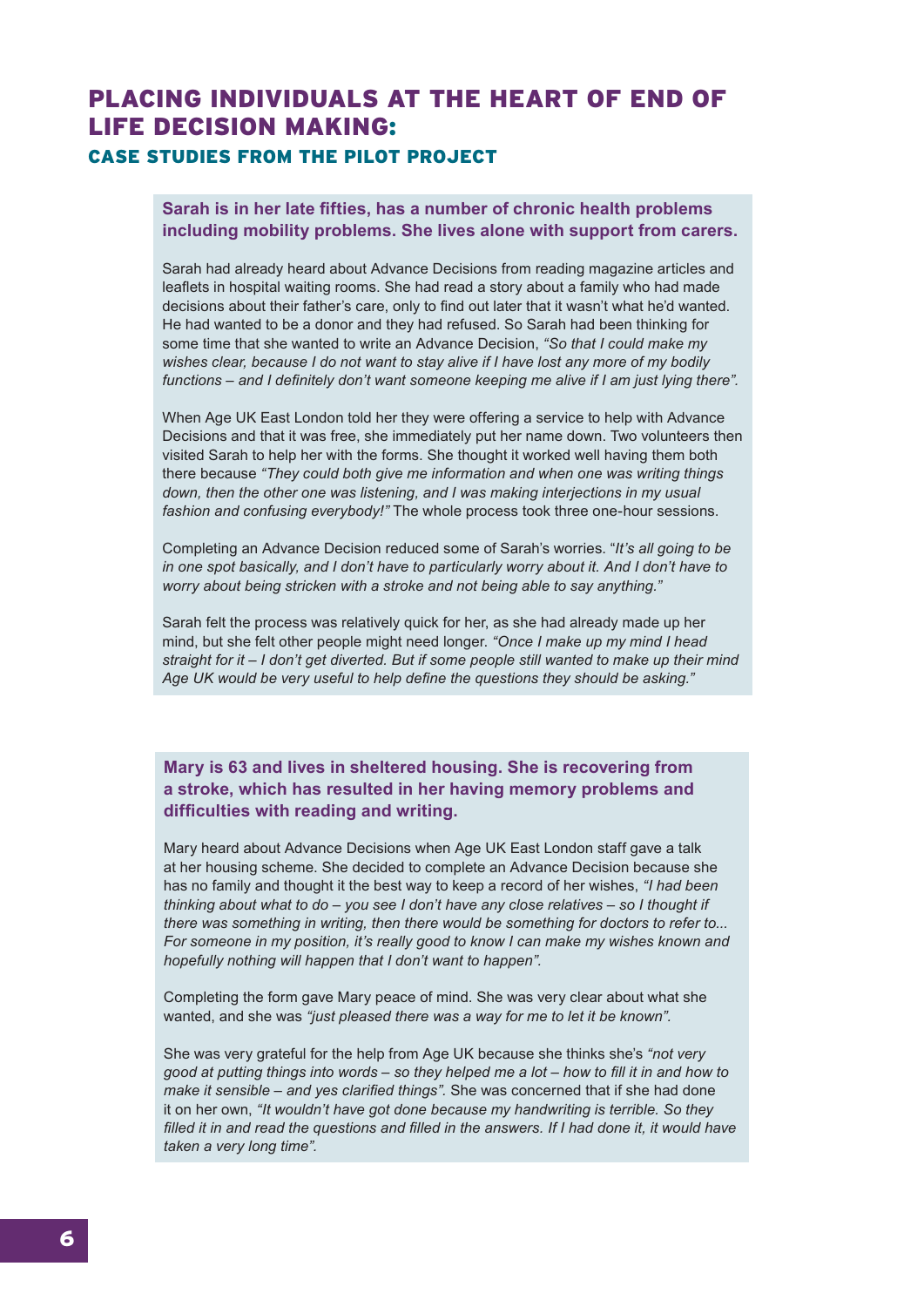## Conclusions and recommendations

End-of-life and planning ahead for a time when capacity is lost are not easy topics to discuss. Both the public and professionals want differing amounts of information and support, depending on their circumstances and how they personally feel about engaging with the issues. The East London pilot project demonstrates, however, that getting the information out there, and supporting people to take up their rights, is critical and has a hugely positive impact on individuals and professionals.

Compassion in Dying is honoured to be rolling our project out more widely in partnership with seven local Age UKs, and to give thousands more older people the opportunity to exercise their rights to plan ahead. This work will build on the pilot project, whilst recognising that each area will have its own delivery needs.

The East London pilot of My Life My Decision highlighted that more needs to be done than informing and empowering individuals. One of the most significant concerns of volunteers, and a common concern raised by our Information Line users is that either their Advance Decision will not be available to health professionals at the right time, or that their wishes will be ignored. In order to address this, Advance Decisions or LPAs must be recorded electronically on an individual's records. Compassion in Dying also believes that there needs to be a national register of Advance Decisions, similar to the principles of the Organ Donor Register.

Furthermore, awareness raising of end-of-life rights cannot be left to the voluntary sector alone. As the Government recently commented: *"Raising awareness of the MCA is everyone's responsibility"* 5. In order to achieve wide awareness, we believe that:

- l An explicit mention of the right to refuse treatment in advance and to appoint an LPA for Health and Welfare should be included in the NHS Constitution and all end-of-life care strategies and commissioning plans.
- l Information about Advance Decisions and LPAs should be given routinely when planning the care of dying, frail or chronically ill patients.
- There should be a positive duty on healthcare professionals to inform patients of their right to make an Advance Decision or appoint an LPA if there is reason to believe patients may lose capacity – for example, if they are due to undergo general anaesthetic, have a terminal or degenerative diagnosis, or have a diagnosis of dementia.
- **There should be mandatory training for professionals on:** 
	- legal issues surrounding end-of-life decision-making;
	- starting the conversation about end-of-life care preferences:
	- l signposting to organisations that can provide information and support around end-of-life decision making.
- Clinical Commissioning Group indicators for end-of-life care must be linked to personalised care outcomes i.e. the number of people who have an Advance Care Plan, Advance Decision, LPA and the proportion of people who have their recorded wishes for end-of-life care respected.

<sup>5.</sup> HM Government (2014) Valuing every voice, respecting every right: Making the case for the Mental Capacity Act. The Government's response to the House of Lords Select Committee Report on the Mental Capacity Act 2005.